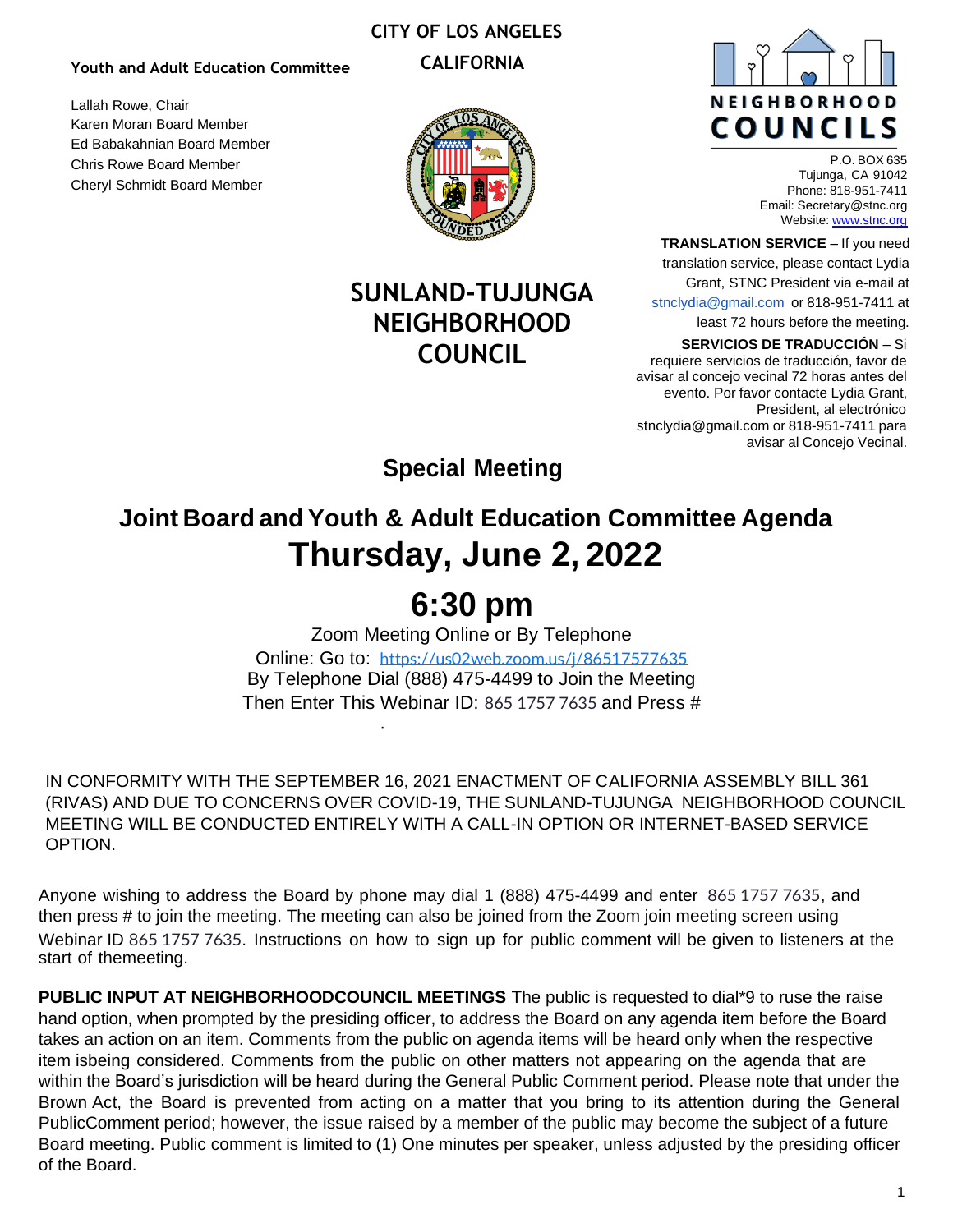*The Neighborhood Council system enables meaningful civic participation for all Angelenos and serves as a voice for improving government responsiveness to local communities and their needs. We are an advisory bodyto the City of Los Angeles, comprised of stakeholder volunteers who are devoted to the mission of improving our communities.*

*Unless otherwise specified, all items on the meeting agenda are for Discussion and Possible Action and may be taken out of order at the discretion of the President. This is an online virtual meeting, please understand that there may be some connection delays from time to time.*

### AB 361 Updates:

Public comment cannot be required to be submitted in advance of the meeting, only real-time public comment is required. If there are any broadcasting interruptions that prevent the public from observing or hearing the meeting, themeeting must be recessed or adjourned. If members of the public are unable to provide public comment or be heard due to issues within theNeighborhood Council's control, the meeting must be recessed or adjourned.

"Out of an abundance of caution due to the possible attendance and participation of a majority of Neighborhood Council Board *Members at this Joint Committee meeting, this meeting is noticed as a Special Joint Meeting of the Committee and the Board, in adherence with the State's Brown Act. No action will be taken on behalf of the Board at this meeting of the Committee. Only Committee Members are allowed to vote"*

The Sunland-Tujunga Neighborhood Council Youth & Adult Education Committee meets (virtually) monthly on the 1<sup>st</sup> Thursday of each month and is focused on bringing forth and making recommendation on Educational programs and opportunities that may benefit our Sunland-Tujunga Community and the City of Los Angeles. As well as assisting our youth to gain community experience and extended educational opportunities.

- 1. Call to Order Lallah Rowe, Chair
- 2. Opening Comments by Chair.
- 3. Assign Notetaker
- 4. Approve minutes of prior meetings
- 1. Discussion/ Possible Action of Coordination with Outreach Committee How can we reach the community?
- 2. Discussion/ Possible Action: Next Town Hall meeting.
- 3. Discussion/possible action: Nomination for Youth as committee member
- 4. Report on Creation of Calendar/Social Media
- 5. Reports/Updates on previously approved activities:
	- i) Fire Hardening Training 20 & 21 May 2022
	- ii) Speech Craft program May 15 May 2022
	- iii) Drug Education program
	- iv) Establishment of Youth Council Program
	- v) Updates on Videos for Education page.
	- vi)
- 6. Outreach cooperation with Outreach Committee
- 7. Any other old business.
- 8. New business/new ideas.
- 9. GENERAL PUBLIC COMMENT ON NON-AGENDA ITEMS (10) a total of 10 minutes –*Comments from the Public on Non-Agenda items, issues, announcements within the jurisdiction of the Sunland- Tujunga*